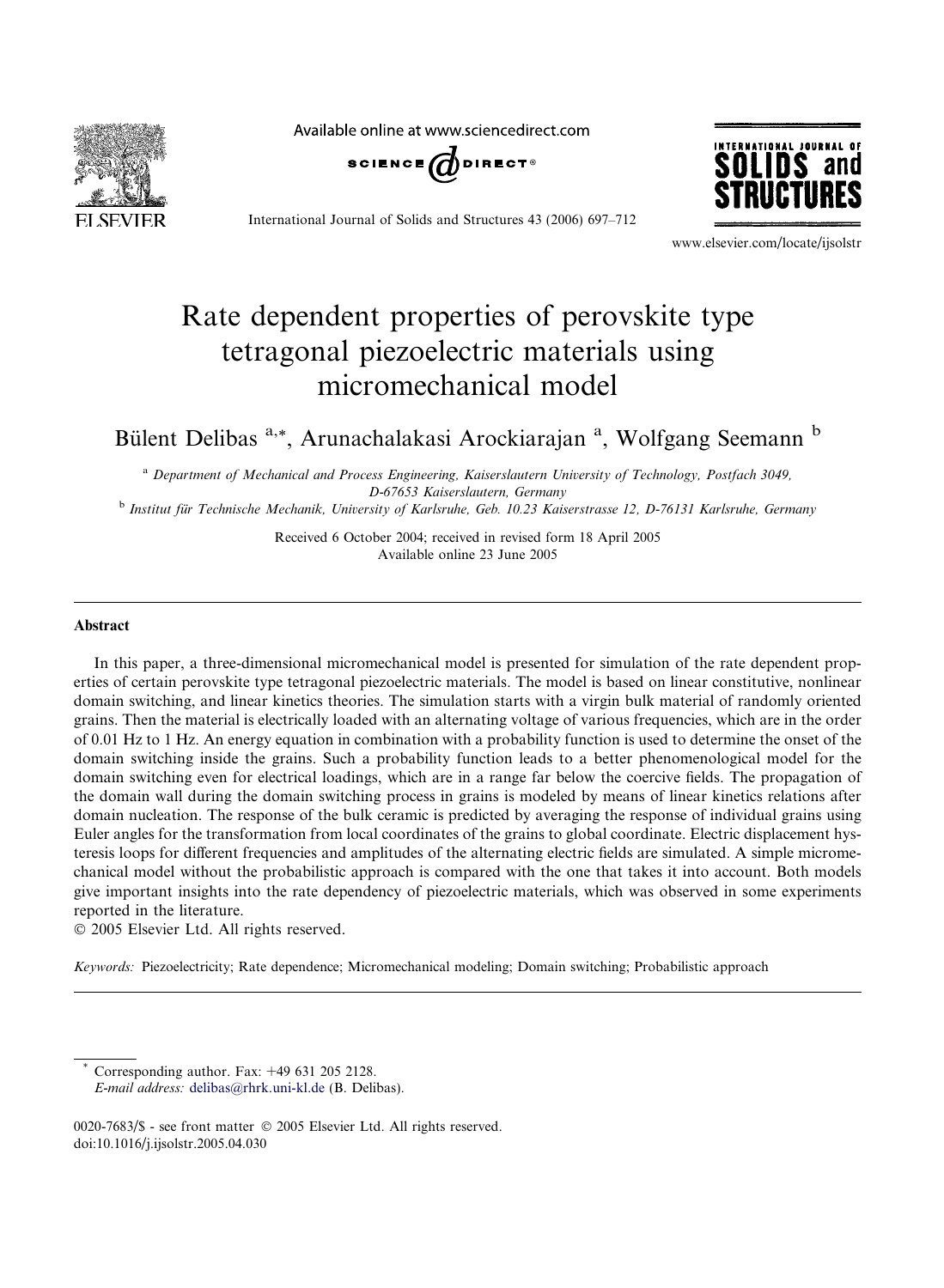# 1. Introduction

Ferroelectric and piezoelectric materials, which are commonly made of ceramics, have become a highly interesting part of smart materials due to their applications in intelligent systems, especially in the electronics and mechatronics engineering area. Vibration damping and noise control, precision positioning & cutting, injection mechanism in common rail systems with piezo control in automobiles, ink-jet printers, commercial stack actuators and sensors are some examples for applications of these materials in recent years. Although they have manufacturing difficulties, ferroelectric and piezoelectric microelectromechanical systems (MEMS) are also used in ferroelectric thin films, FRAM (ferroelectric random access memories), piezoelectric accelerometers and micromirrors (Yee et al., 2001). Piezoceramic materials can be classified into two types as soft and hard piezoceramics according to their crystal lattice. In general, soft piezoceramic materials have higher piezoelectric constant. BaTiO<sub>3</sub>, PZT and PLZT (lead lanthanum zirconate titanate) are some examples of perovskite type tetragonal piezoceramic materials. The microstructure of BaTiO<sub>3</sub> is shown in Fig. 1. The fundamentals of piezoelectric materials are explained by Jaffe et al. (1971).

It is known that the lattice structure of piezoceramics is temperature dependent. When the temperature is reduced below the Curie temperature  $(T<sub>C</sub>)$ , the phase of piezoceramic materials changes from simple cubic to a tetragonal or a rhombohedral structure depending on the composition of the material (Fig. 1). For most PZT materials the Curie temperature is about 150–300 °C. Piezoceramic materials behave almost linearly when the electromechanical loading is small. Below the Curie temperature they possess a spontaneous polarization, the direction of which can change when they are loaded with a high electromechanical field. This change in direction of the spontaneous polarization in the microstructural level leads to a nonlinear behavior of the material. In literature various types of experiments were performed in order to determine non-linear characteristics of piezoelectric and ferroelectric materials under high electromechanical loadings. In these experiments, the piezoceramic sample is usually subjected to a quasi-static cyclic electric and/or mechanical loading (Hwang et al., 1995; Cao and Evans, 1993; Schaeufele and Haerdtl, 1996; Lynch, 1996; Lu et al., 1999). With these experiments, rate independent effects depending on the composition and concentrations of elements of some PLZT materials are investigated. Both (hard and soft) type of piezoceramics are examined and the electric displacement and mechanical strain are measured as functions of the applied electric field or mechanical stress. In these experiments the composition of the material and the concentrations of different elements are varied. This allows not only the investigation of different directions of polarization, but also the different phase changes like tetragonal to rhombohedral and vice versa.



Fig. 1. Lattice structure of cubic and tetragonal elements (BaTiO<sub>3</sub>).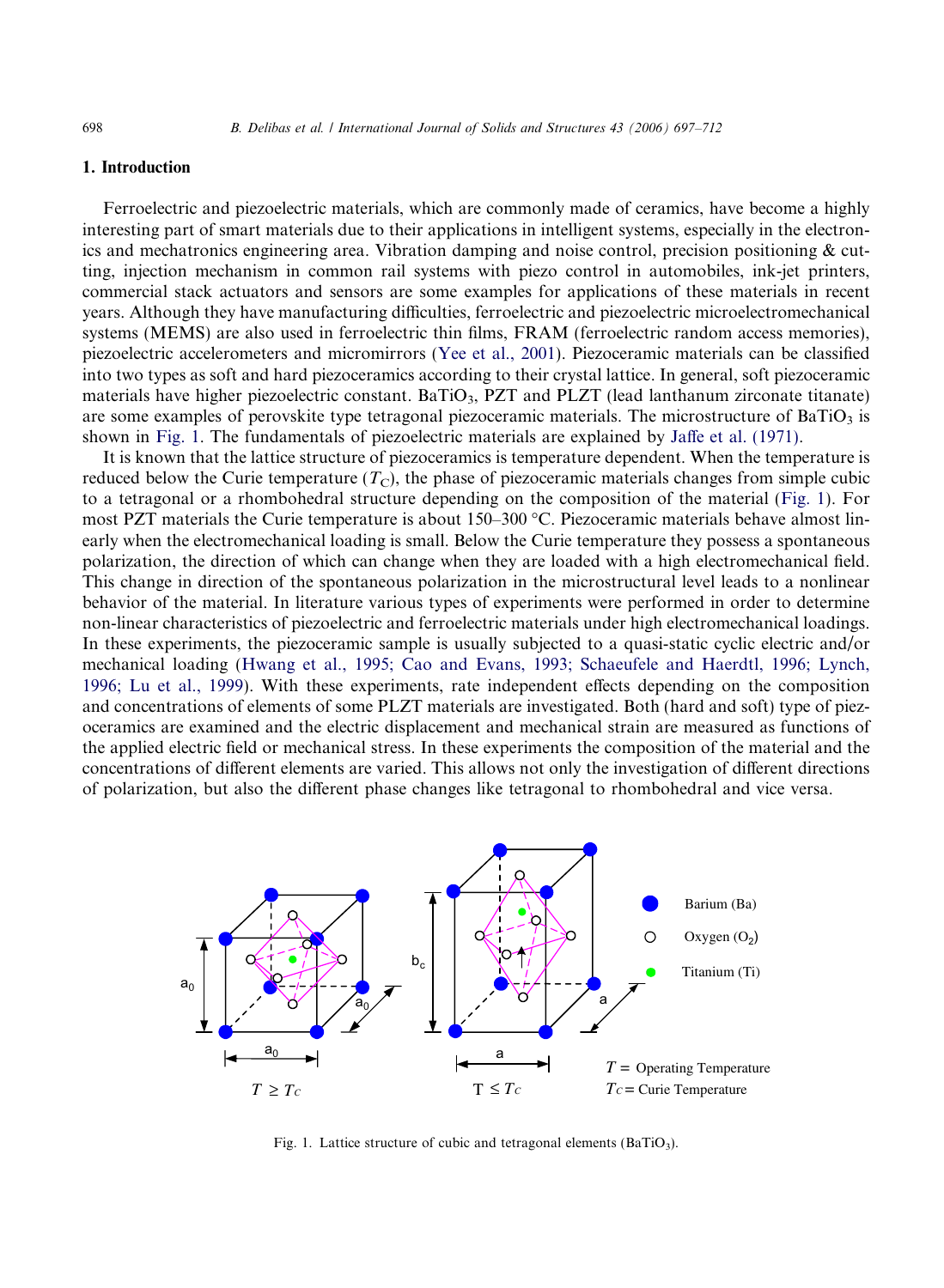Simulations of the nonlinear behavior of piezoelectric materials based on physical insights of the material are performed by using micromechanical models. In these models usually bulk piezoelectric materials are assumed to be composed of elements that are randomly oriented. It is supposed that the behavior of each element is that of a microcrystal. Linear constitutive equations are used to calculate the effects of the applied electric field and the applied mechanical stress until domain switching occurs. The models assume that the electric field or the mechanical stress in the material is uniform. An energy equation is introduced for the threshold of domain switching. Analytical averaging over all elements is implemented in order to get the macroscopic properties according to the micromechanical model. Hwang et al. (1995) proposed a similar model like the one described above. They used Preisach hysteresis model to describe the electric displacement and strain simulation of each grain of the PLZT. The simulations are compared with experimental results, which were performed with a PLZT 8/65/35. Lu et al. (1999) used an orientation distribution function which is the major difference compared to the other approaches for the simulation of perovskite type tetragonal ferroelectric ceramics under various electromechanical loadings. Further similar micromechanical models have been developed in order to be able to predict better the hysteresis and butterfly curves under quasi-static loading by means of some assumptions (Hwang et al., 1998; Chen and Lynch, 1998). There are other attempts to model the mechanical stress effect subject to a cyclic electrical loading in the simulations. In these models different energy equations are introduced in order to simulate hysteresis and butterfly curves under constant mechanical stress (Lynch, 1996; Lu et al., 1999; Chen and Lynch, 1998; Hwang and McMeeking, 1998a,b).

The phenomenological modeling of the nonlinear behavior is another approach which is mostly based on a thermodynamic framework. Different interesting phenomenological models, which investigate macroscopically history dependent nonlinearities, dielectric hysteresis, butterfly hysteresis due to domain switching, thermo-electromechanical coupling properties and time dependent effects in the simulations for ferroelectric materials are presented by Kamlah et al. (1997), Kamlah and Jiang (1997), Kamlah and Tsakmakis (1999) and Kamlah and Böhle (2001). Similarly, McMeeking and Landis (2002) presented a phenomenological constitutive model for the ferroelectric switching subject to multi-axial mechanical and electrical loadings.

The finite element method is one of the more useful tools, which can be used effectively for the simulation of piezoelectric materials. Allik and Hughes (1970) gave the basics of the finite element formulation of such materials. Li and Fang (2004) developed a three-dimensional finite element model for the non-linear modeling of ferroelectric materials with tetragonal microstructures. In their model the energy barrier for  $90^{\circ}$ domain switching is assumed to be one quarter of that for the 180° domain switching. Therefore, two successive 90° domain switchings occur instead of one 180° domain switching. Besides constant uni-axial loading, they applied a multi-axial loading for the investigation of the change of butterfly and hysteresis curves. In literature there are further attempts to use finite element methods for solving complex thermodynamical equations by using phenomenological models (Hwang et al., 1998; Kamlah, 2001). The finite element method can also be implemented in micromechanical models though, in general, they need much more time for simulations compared to the simple micromechanical models which are explained above (2002).

Polarization switching and kinetics of it in the grains of piezoelectric materials are not independent on the frequency of the cyclic loading. In some applications of piezoelectric materials, rate dependent characteristics are important and have to be studied. The influence of the loading rate on the electric displacement and mechanical strain is observed by Zhou et al. (2001) by using different loading frequencies in experiments for PIC151 soft PZT piezoceramics. A macromechanical model for the time dependent hysteresis of piezoelectric materials at low frequencies is given by Smith et al. (2001). The model incorporates rate dependency into the basic quasi-static hysteresis model. Although the model does not accurately predict the change in the coercive field, it is able to reproduce the reduction in remnant polarization to increase the loading frequencies. A 3-D continuum model, which takes into account a switching criterion and the kinetics of polarization switching process has been successfully applied to 2-D ferroelectric ceramics by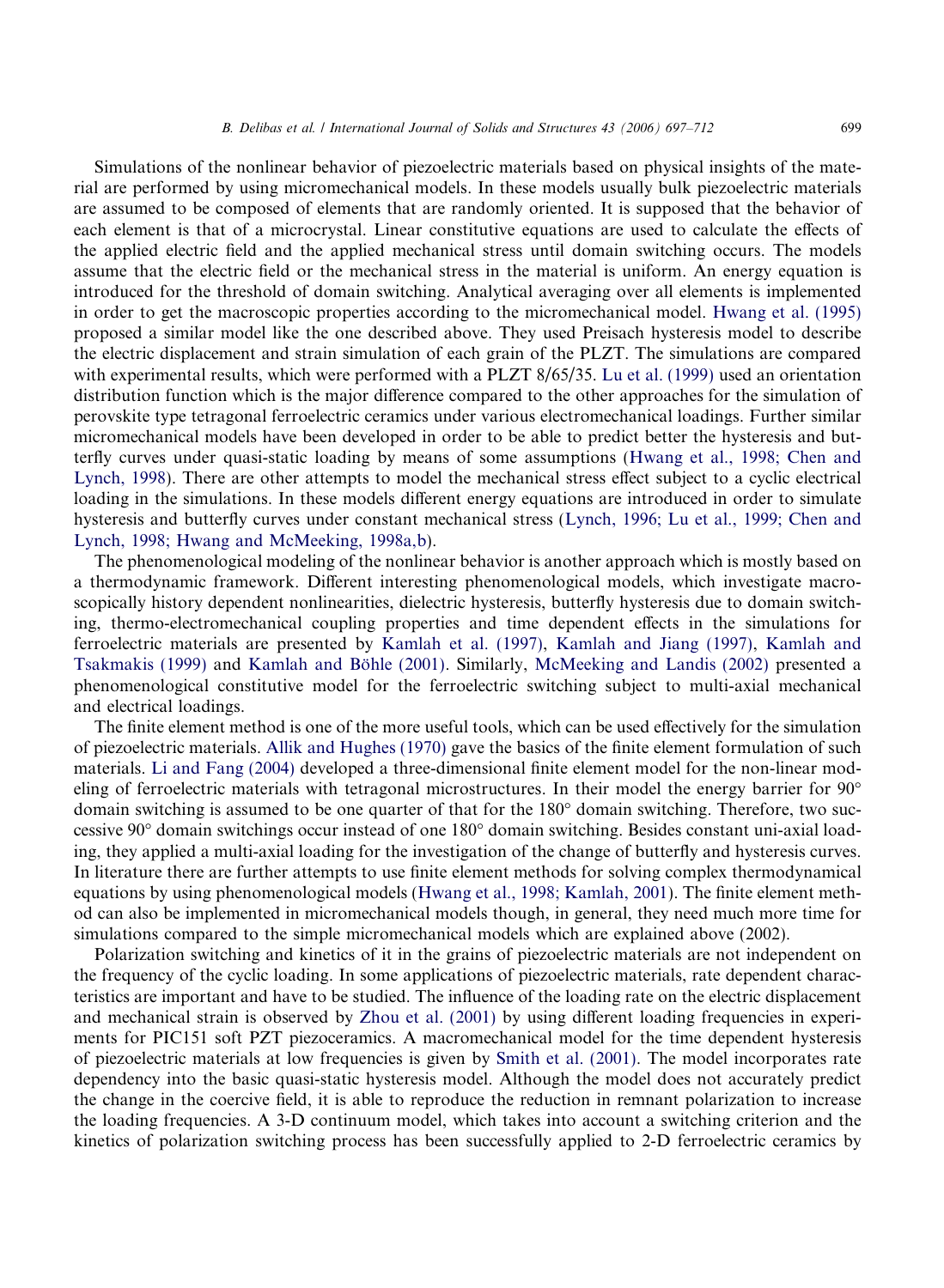Kim and Jiang (2002) using the finite element method. The model assumes that the material consists of various types of ferroelectric variants in which the behavior is characterized by the Helmholtz free energy. The start of nucleation of domains and the kinetics of switching are determined by the value of the electromechanical energy and the driving force between the different variants, respectively. A simple linear kinetics relation is used for the propagation of the new variant. The model explains the rate-dependent behavior in terms of the changes in mass fractions of different types of variants. The simulations are performed for hysteresis and butterfly curves for a cyclic loading with various frequencies and shows the increase in the hysteresis curve when the loading frequency is increased. Viehland and Chen (2000) presented an interesting experimental investigation of frequency dependent characteristics of a sample ferroelectric material with the chemical name  $0.7Pb(Mg_{1/3}Nb_{2/3})O_3-0.3PbTiO_3$ . The results of experiments and simulations can be well understood for such types of ferroelectrics. One example is that the polarization for high frequencies may increase even though the electric field is decreasing. This effect was observed in experiments with ferroelectric materials (Zhou et al., 2001; Zhou, 2003).

In this paper, the rate dependent properties of PIC151 piezoelectric materials are investigated using a three-dimensional micromechanical model (Seemann et al., 2004). The main difference of the model compared with existing models is the fact that domain switching occurs with the probability depending on an energy equation. Therefore, domain switching is not limited to electric and mechanical fields above some critical values but it may also happen at values which are below the coercive level. The paper is organized as follows: first, the model is described and quasi-static properties are given. Then the model is extended to cover the frequency and amplitude dependence for a cyclic loading of these materials. The probability functions that have been used together with the energy equation are assumed to be related to the applied electric field where the macroscopic mechanical stress is supposed to be zero. The influence of intergranular stresses can be modelled phenomenologically by using these probability functions. The results of the simulations are shown in hysteresis curves for the electric displacement versus the electric field. In the simulations the electric field is uniformly distributed and generated by an electric voltage, which is triangular in time. Simulations are performed for various frequencies and amplitudes.

# 2. Phenomena

As explained above piezoceramic materials at room temperature mostly exist in a phase with tetragonal or rhombohedral lattice structure depending on the constitutional elements of the material. The Curie temperature is the transition temperature for ferroelectric and piezoelectric materials at which they start to change their lattice structure. When the temperature is above the Curie temperature, the lattice structure is in the form of cubic elements, in which the net dipole moment is zero due to the equally spaced locations of atoms inside the lattice. This phase is called the paraelectric phase. The microstructure of these materials transforms into a different type when the temperature is reduced below the Curie temperature. The new phase occurring after this transition is called the ferroelectric phase, in which there is net non-zero dipole moment (Fig. 1). The polarization, which is the result of the net dipole moment per volume of the microstructure in the lattice structure during the phase transition, is called the spontaneous polarization  $(P_0)$ . The direction of this polarization can change, when a large electric or mechanical load is applied. In addition to this, the motion of the atoms during the phase transition leads to a net mechanical strain, which is called the spontaneous strain. The model used in this paper assumes a piezoelectric material with a lattice structure of perovskite type tetragonal elements. Therefore, the spontaneous strain  $(S_0)$  in the loading can be calculated by

$$
S_0 = \frac{(b_c - a_0)}{a_0} \tag{1}
$$

Spontaneous strain depends on the dimensions of the unit cells of both phases ( $b_c$  and  $a_0$ ).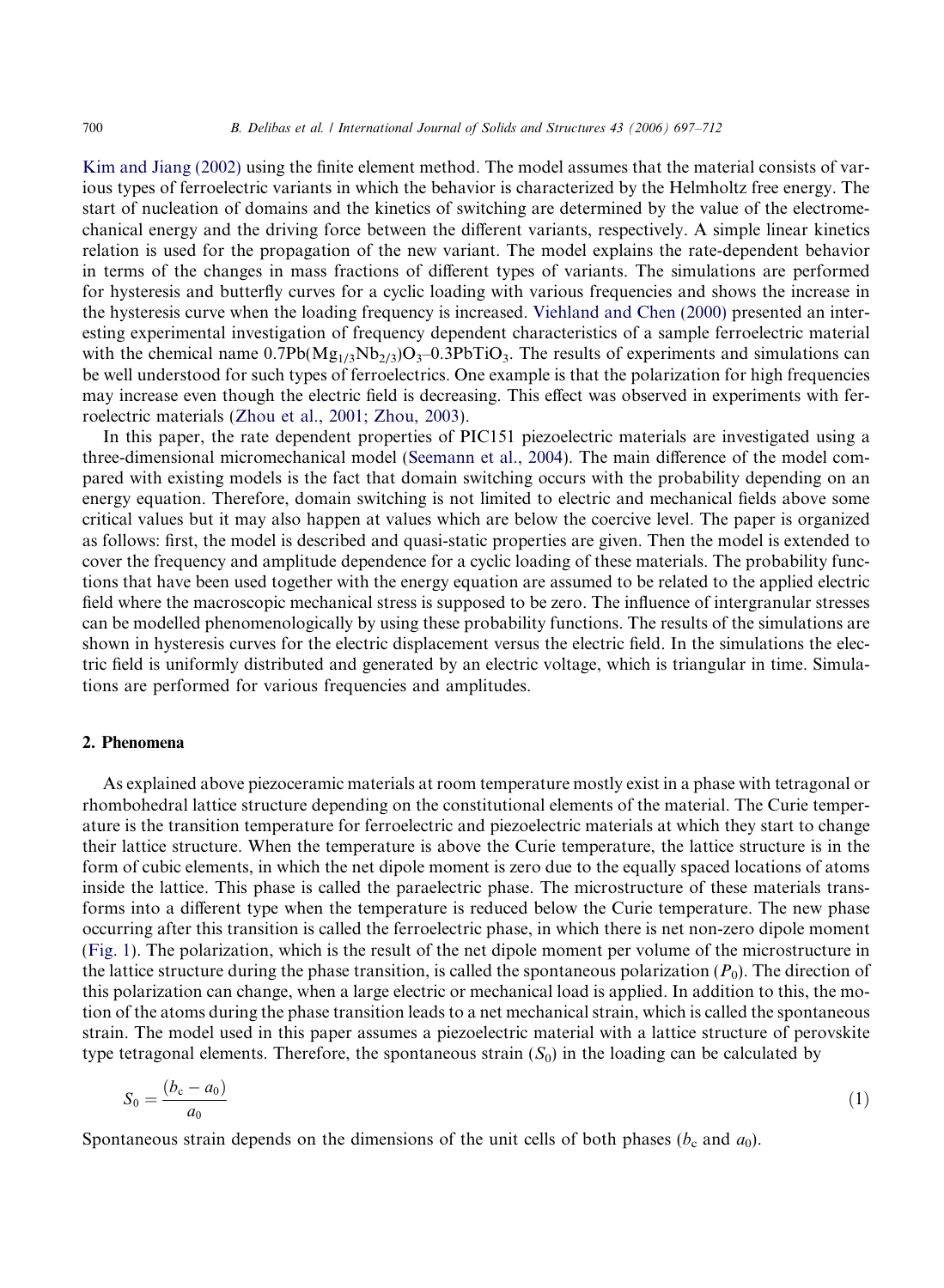

Fig. 2. Grains of the piezoceramic material before and after electrical loading (2-D view).

Looking closely at the microlevel of both piezoelectric and ferroelectric materials, it can be seen that the unpoled material is composed of randomly oriented grains. It is assumed that the bulk material is composed of many grains polarized randomly (Fig. 2). Therefore, the average polarization or mechanical strain of the bulk material is approximately zero. When the material is subject to a high external electric field, the directions of all spontaneous polarization vectors are aligned in the direction of electric field by means of domain switching of the grains. Since, the direction of the polarization vector after domain switching has to be in one of the local lattice axes, the polarization in general is not parallel to the electric field locally but has a component in direction of the electric field. The constitutive equations are used to calculate the electric displacement and mechanical strain values for each grain of the material taking into consideration the spontaneous polarization and spontaneous mechanical strain values.

$$
D_k = \varepsilon_{kn} E_n + d_{klm} \sigma_{lm} + P_{0k} \tag{2}
$$

$$
S_{ij} = S_{ijlm}\sigma_{lm} + d_{nij}E_n + S_{0ij}
$$
\n
$$
\tag{3}
$$

In these equations,  $D_k$  denotes the electric displacement,  $S_{ij}$  is the mechanical strain,  $E_n$  is the electric field,  $\sigma_{lm}$  is the mechanical stress,  $P_{0k}$  is the spontaneous polarization in the *k* direction,  $S_{0ij}$  is the spontaneous strain,  $d_{klm}$  is the piezoelectric constant,  $\varepsilon_{kn}$  is the dielectric constant and  $s_{ijlm}$  is the compliance tensor. The spontaneous polarization in direction of the polarization vector is  $P_0$  while the components in transverse direction are zero. In Eq. (3) the spontaneous strain  $S_{0ij}$  is  $S_0$  in direction of the polarization vector,  $-S_0/2$  in transverse direction while  $S_{0ij}$  is zero for the shear strain.

For perovskite type tetragonal elements only two types of domain switching are possible. These are 90<sup>o</sup> and 180° switching, the names of which denote to the angle of rotation, which the position vector of the central atom undergoes during domain switching relative to its previous direction (Fig. 3).

# 3. Model description

In this paper, the bulk piezoceramic material is modeled by 1000 elements each is assumed to have the characteristics of an individual grain. The crystal axes and therefore the polarization direction in each grain do have a random orientation. These orientations of the grains are given statistically by using a random generator in the simulation. Randomness is given to every element by means of three Euler angles between 0 and  $2\pi$ . A global coordinate system for the bulk material and a local coordinate system for each element are introduced in order to transform the values obtained by the calculations in the local coordinate systems to global coordinates and vice versa. Although it is clear that equally distributed Euler angles do not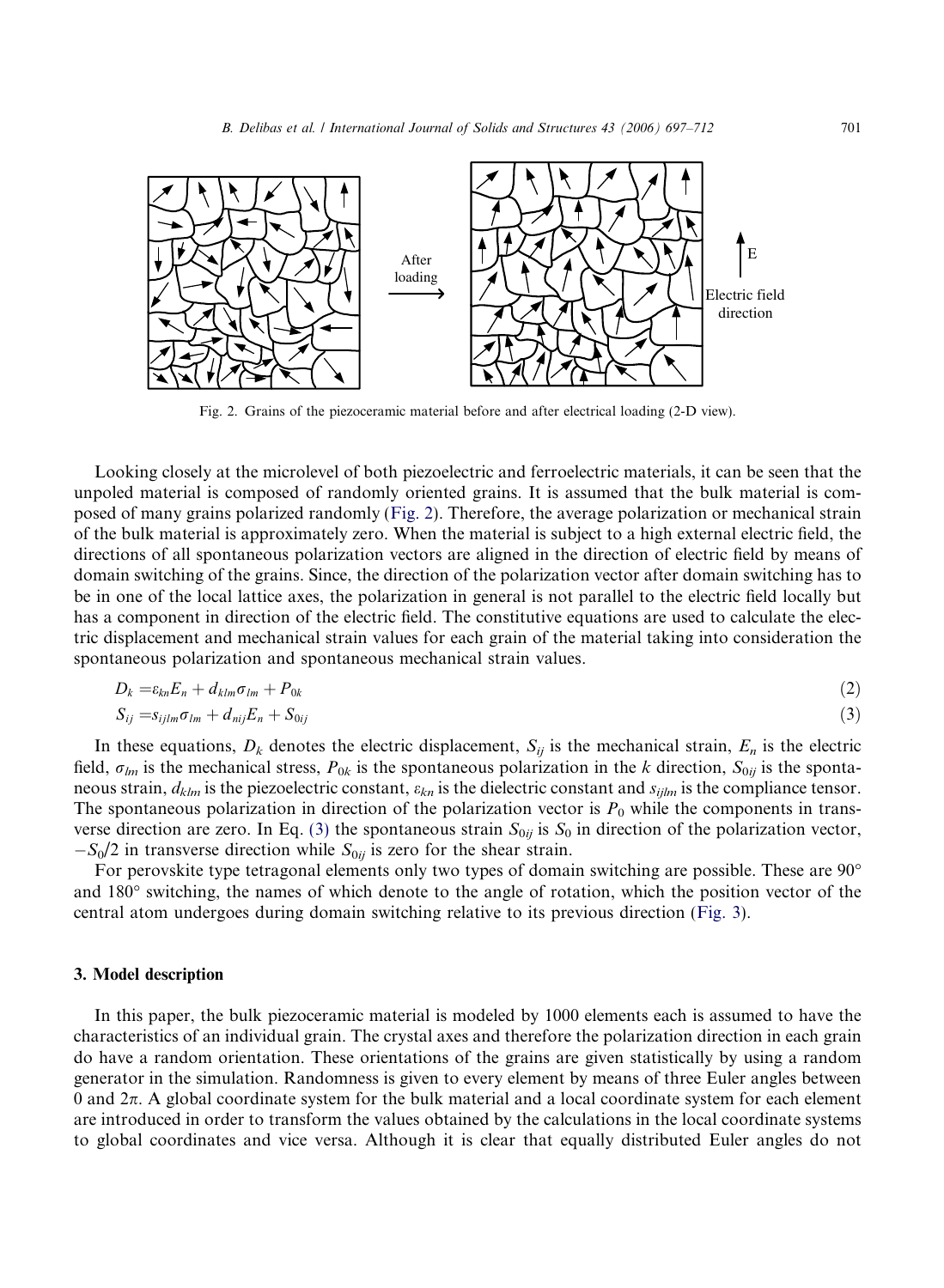

Fig. 3. The 90° and the 180° switching in the lattice structure of a perovskite type tetragonal element.

guaranty a uniform distribution of the polarization directions, it is common to use these equally distributed Euler angles for such simulations in micromechanical models. Polarization, strain and electric field given in local coordinates in a domain can be transformed to global coordinates or vice versa with the help of the corresponding transformations.

As explained before, material constants such as dielectric and piezoelectric constants influence the types of piezoelectric materials. For quasi-static simulations the results have been published before (Delibas et al., 2004). Parameters of soft PZT-51 material are chosen in order to compare with the hysteresis and butterfly curves presented in the experimental results (Lu et al., 1999). A cyclic, uni-axial electric field is applied with an amplitude of 2 kV/mm during the simulation. The starting point for the first cycle is at zero electric field for the unpoled bulk ceramic. The domain switching at each grain is determined by using the electromechanical energy criterion (Hwang et al., 1995), (Eq. (4)).

$$
\Delta P_i E_i + \Delta S_{ij} \sigma_{ij} \geq 2P_{\rm c} E_{\rm c.}
$$
\n<sup>(4)</sup>

In this relation  $E_i$  and  $\sigma_{ij}$  are the electric field and the mechanical stress,  $E_c$  is the coercive electric field,  $P_c$ is the critical value of the spontaneous polarization. Both  $E_c$  and  $P_c$  are material dependent constants.  $\Delta P_i$ and  $\Delta S_{ii}$  are the polarization and strain changes during the domain switching correspondingly. During the simulation the stress is assumed to be zero. Thereby, on the left side of the inequality (4), the second term vanishes. According to this criterion, domain switching occurs if the energy change is higher than a certain critical level. For 90° and 180° domain switchings in perovskite type tetragonal elements the same energy levels are adopted during the simulations. For quasi-static simulations the critical value of the spontaneous polarization  $(P_c)$  of 0.3 C/m<sup>2</sup> and 0.676 kV/mm for the coercive electric field  $(E_c)$  are used (Lu et al., 1999).

Intergranular effects between grains do have a significant influence on the nonlinear behavior of piezoceramic materials. Since all grains are oriented differently from each other, grain boundary stresses are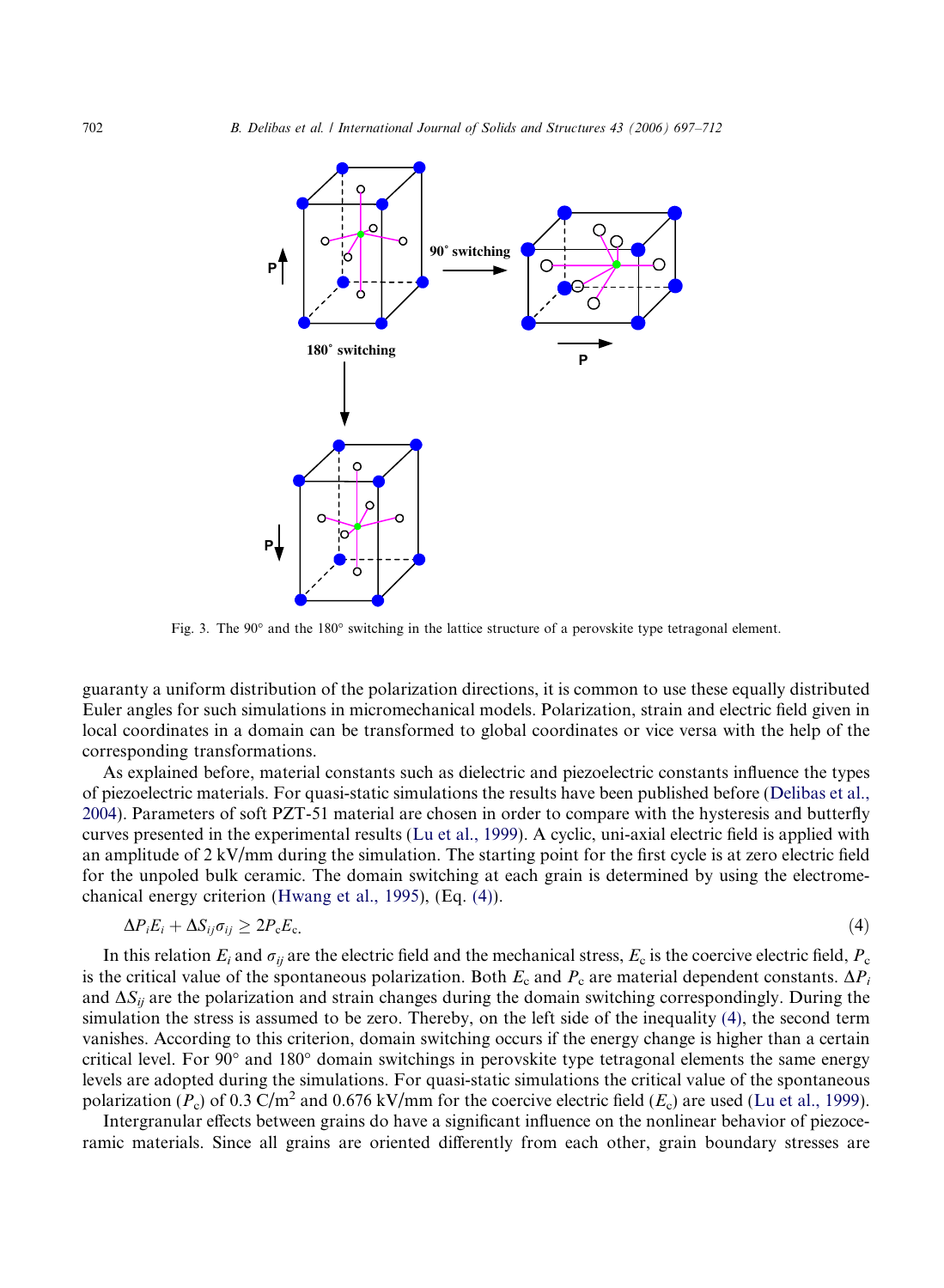expected to occur during the loading. Especially in the domain switching range these stresses are very important. Therefore, local values of the loading, which can be the electric field or the mechanical stress can be much different in neighboring grains, so that a domain switching can occur even at levels of the macroscopic loading, which are well below the coercive field. The corresponding nonlinearities can be observed even in a small electromechanical loading range. In order to take into account intergranular effects phenomenologically, a certain probability for domain switching is introduced in the described model. The probability for domain switching is taken to be a polynomial function of some degree (*n*) of the ratio of the absolute values of the actual applied free energy and the critical energy (Eqs. (5) and (6)). The value of the probability (*p*) is varying between 0 and 1 depending on the applied electromechanical energy. In this model *n* is a parameter, which can be chosen arbitrarily in order to fit the results to experimental data. In the simulations *n* was chosen to be two, three, four or five. Also other functions for the probability like exponential or hyperbolic functions may be used in the simulations. However, in our simulations we restrict to polynomials and other probability functions are not implemented in this paper. According to the probabilistic approach, domain switching only depends on Eq. (5), if the applied free energy is smaller than the critical energy. So, with this polynomial function the probability for a domain to switch its polarization direction is more and more increasing, if the applied electric field is approaching the level of the coercive electric field. For a loading higher than the coercive field, Eq. (4) is automatically satisfied, which means that the domain switching occurs in any case. For example, if the applied electric field  $E_i$  is 0.4 kV/mm and polarization change  $\Delta P_i$  which is assumed to have same magnitude with polarization constant  $P_c$  is 0.3. When coercive field is 0.676 kV/mm and *n* is chosen 3, then *P*(0.4) equals 0.026. So we have 2.6% of probability of domain switching. In our simulation code, random generators are implemented according to this result in order to give corresponding percent of domain switching. Therefore, 26 elements are estimated to have domain switching among 1000 elements when the applied electric field is 0.4 kV/mm.

$$
p(E_i) = (E_i \Delta P_i / 2E_c P_c)^n \quad \text{for } ||E_i|| \le ||E_{ci}|| \tag{5}
$$

$$
p(E_i) = 1 \quad \text{for } ||E_i|| > ||E_{ci}|| \tag{6}
$$

Fig. 4 shows a polarization (electric displacement) versus electric field hysteresis curve for a quasi-static loading without considering a probability function in the simulation. As it can be seen in this figure the polarization curve has a sharp corner near the coercive electric field, which is the main difference of the model compared to experimental data. Fig. 5 is the curve from the model in which a fourth order polynomial  $(n = 4)$  for the probability function is implemented. Smoothness of the curves near the coercive electric field levels can be observed easily from the figures. A comparison of the simulation with experimental data which was measured by Lu et al. (1999) is also given (Fig. 6). The simulated results obtained with a fifth order  $(n = 5)$  probability function fit better to experimental results than those curves, which were simulated without using the probabilistic approach.

#### 4. Rate dependent model

Early experiments to determine dependence of the electric field and the temperature on the switching time and the switching current were performed by Merz (1954) for BaTiO<sub>3</sub> single crystals. In addition he explained the switching mechanism as the nucleation of new domains and a growth process with domain wall motion. For an applied constant electric field, a reduction of the switching time and thus an increasing switching current was observed for increasing temperatures at which the experiments were performed. This means that the nucleation of domains and the growth process are faster at higher temperatures. Likewise, the dependence of the switching time and the current on the applied electric field and the coercive field at a fixed temperature was observed. One of the first publications on the simulation of the rate dependency of polarization curves for  $BaTiO<sub>3</sub>$  was given by Landauer et al. (1956). They used the observations of Merz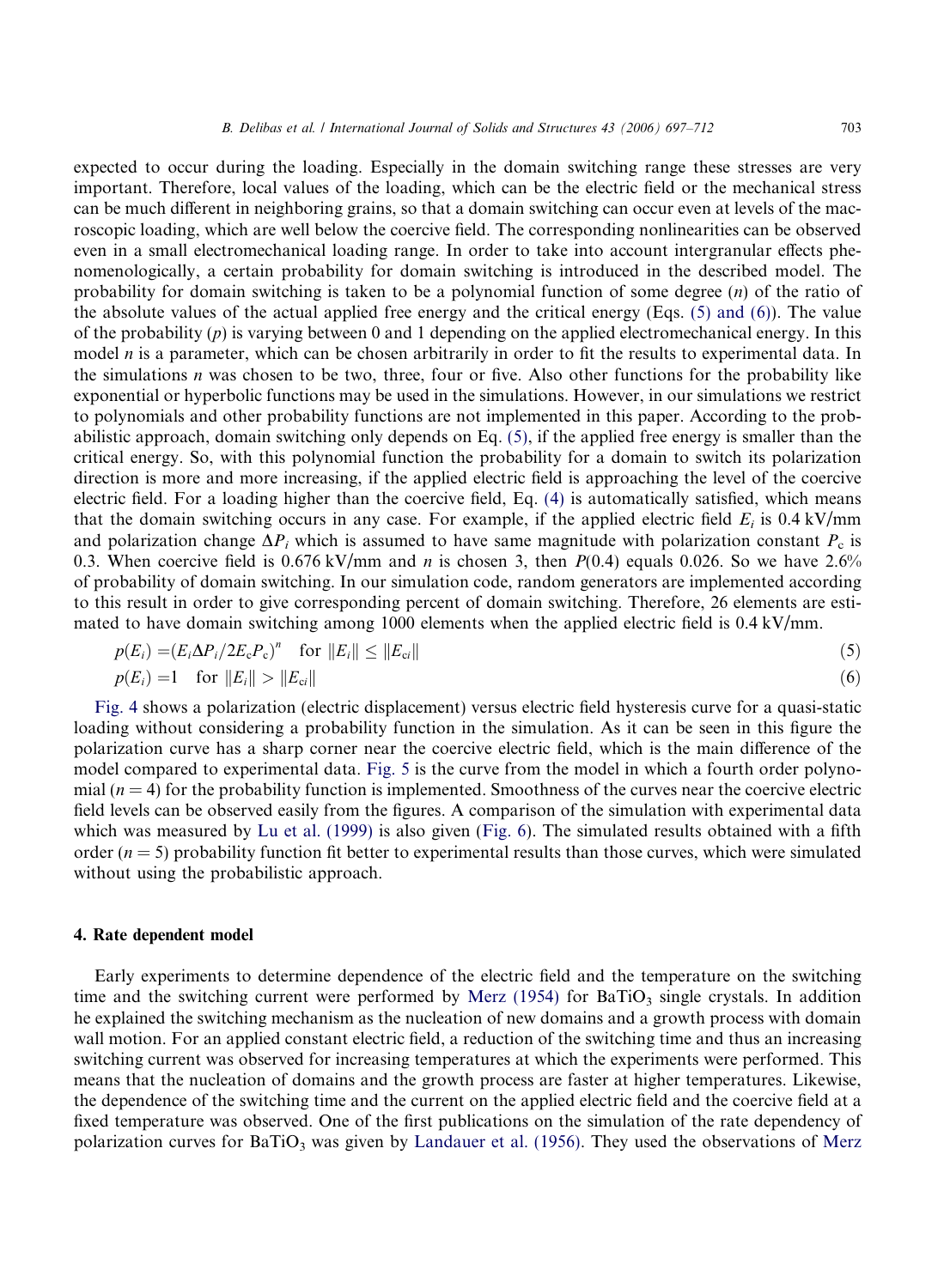

Fig. 4. Hysteresis curve without probability function.



Fig. 5. Hysteresis curve with fourth order polynomial for the probability function.

(1954), in which the rate of switching was basically expressed as an exponential function of the applied electric field. Although the switching process was not determined clearly as a nucleation with further domain expansion, they managed to illustrate the change of the coercive field due to different loading rates. The minimum coercive electric field was found for the lowest loading rate. It is known from literature that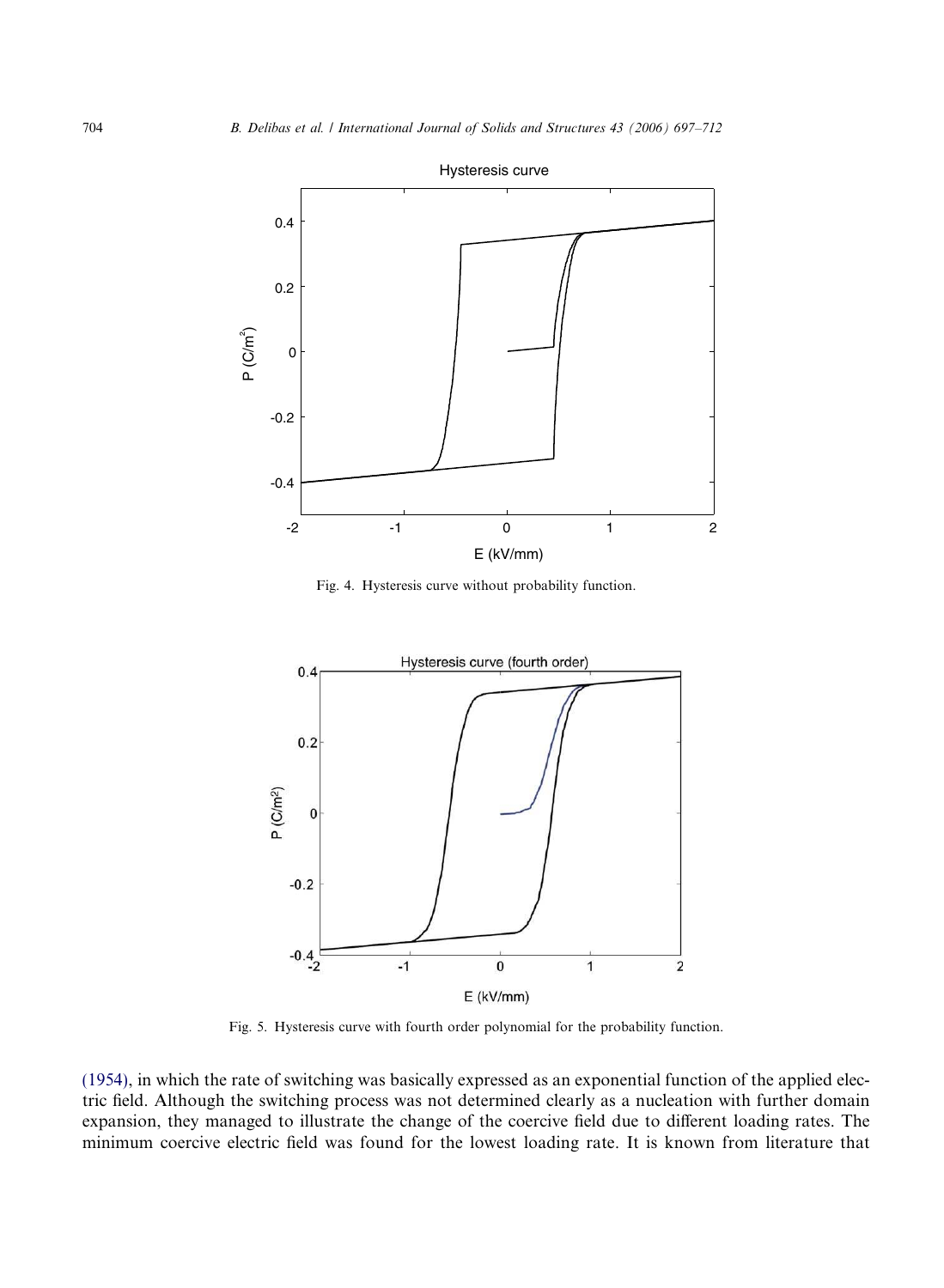

Fig. 6. Comparison between simulation (fifth order polynomial for the probability function) and measured data.

domain switching starts inside a domain of the piezoelectric material at a critical level of either the applied electrical field or the mechanical stress. The generation of the new phase during the domain switching process can be separated into two parts: nucleation and kinetics of the new phase (Abeyaratne et al., 1994). The beginning of the nucleation of the new phase is assumed to be taken at the threshold of the critical energy. The propagation of the new phase is dominated by the phase boundary between the old and the new nucleated phases (Arlt, 1996a,b, 1997). The propagation of the new phase is determined by so called kinetics relations. The completion of domain switching inside the domain requires a certain time period. The simulation of piezoelectric materials for quasi-static loading uses the assumption of complete domain switching inside the domains during each incremental loading step. When the loading is faster, the time between two successive loading steps is not adequate for a complete domain switching. Therefore, the overall electric displacement and strain versus electric field curves will change for cyclic loadings with increasing frequencies. For the propagation of the new phase, linear kinetics theory is used in this paper. Due to this theory, there is a critical time step  $(\Delta t_l)$  during the simulation. This limit time is the time, which the phase boundary needs to propagate completely through the domain whenever nucleation has been initiated. It is a material dependent parameter. If the time interval between two subsequent incremental steps is larger than this critical time period, the phase boundary can completely propagate through the domain, i.e. the switching process can be completed. If the time between two simulation steps is smaller than  $(\Delta t_l)$ , then the switching process in the grain is not finished after one simulation step. For a simulation of the quasi-static case the time step in the simulation should be greater than  $(\Delta t_i)$ . In the simulation the frequency of the applied electric field is given by

$$
f_E = 1/T_E \tag{7}
$$

where  $T_E$  is the period according to Fig. 7. The rate of change of the electric field  $(E)$  is given in (8) with the amplitude  $\hat{E}$  of the electric field.

$$
\dot{E} = \pm 2\hat{E}/(T/2) = \pm 4\hat{E}/T = \pm 4\hat{E}f_E
$$
\n(8)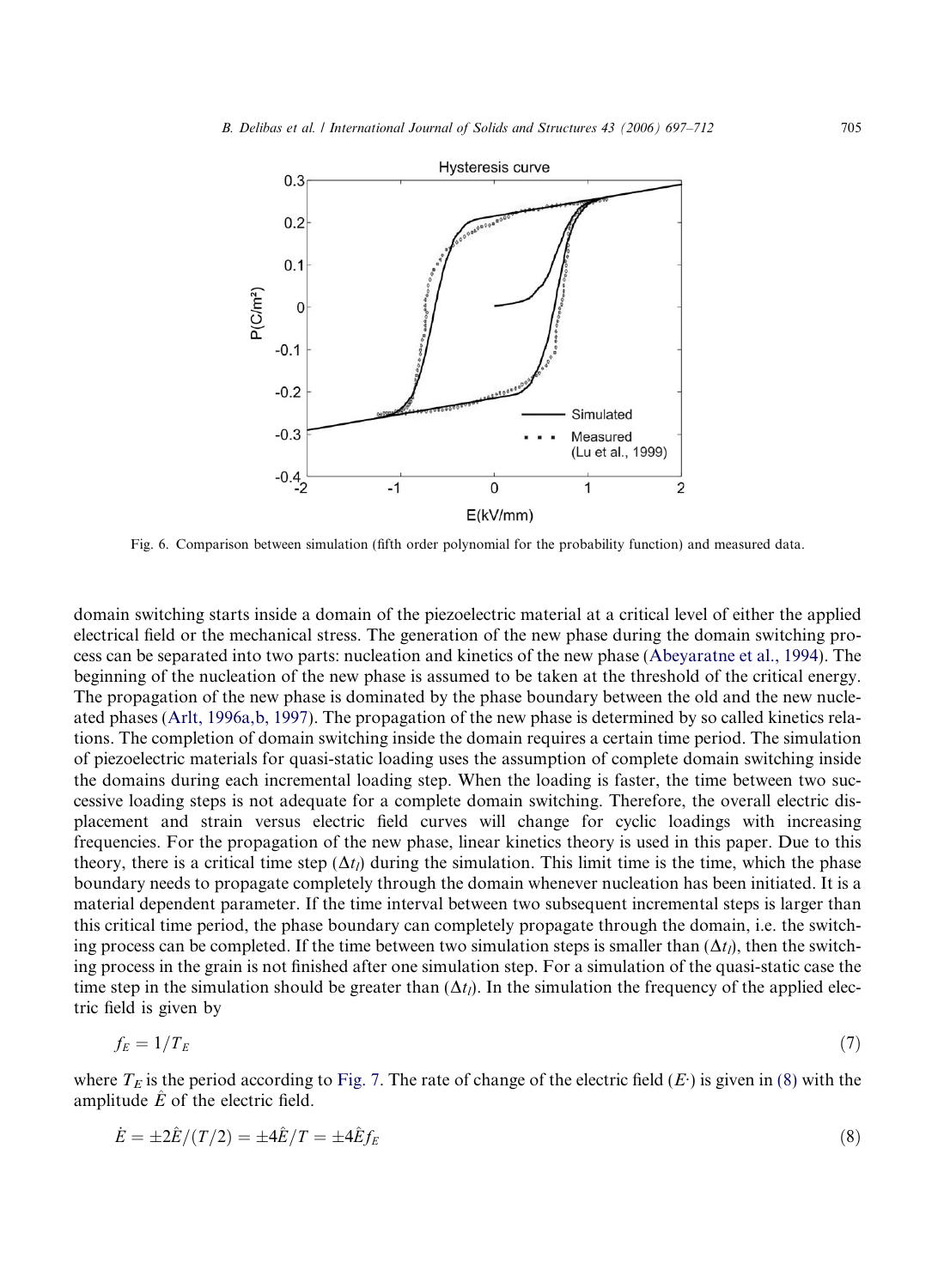

Fig. 7. Cyclic triangular electric field.

During the simulation the increments of the electric field  $\Delta E$  between different loading steps are given explicitly. In Fig. 8 it can be seen that such an increment corresponds to a time step  $\Delta t_s$  for which

$$
\Delta t_{\rm s} = \Delta E / \dot{E} = \Delta E / (4 \hat{E} f_E) \tag{9}
$$

holds. This is the simulation time step.

Eq. (9) shows that the time step  $\Delta t_s$  is decreasing for increasing frequencies of the electric field. It has to be mentioned that  $\Delta E$  and  $\hat{E}$  is kept constant for the simulations. If  $\Delta t_s$  is smaller than  $\Delta t_l$  a domain which begins to change the direction of polarization does not change phase in the whole domain during one simulation period  $\Delta t_s$ . Instead, due to linear kinetics theory only a fraction  $(\Delta t_s/\Delta t_l)$  will have the new polarization direction. Especially, if  $\Delta t_s$  is very small due to a high frequency  $f_E$ , the domain switching process may take several simulation steps until the whole domain is switched. In order to determine the volume fraction  $\Delta V$  of the switched part of the total volume *V* of the domain, the time  $\Delta t_p$  has to be determined, which has elapsed since the nucleation process begins.

$$
\Delta V = V \frac{\Delta t_{\rm p}}{\Delta t_l} \Rightarrow \frac{\Delta V}{V} = \frac{\Delta t_{\rm p}}{\Delta t_l} \tag{10}
$$

Note that  $\Delta t_p$  may be a multiple of  $\Delta t_s$ . If  $P_{0b}$  and  $P_{0a}$  denote the polarization together with the polarization direction of the whole domain before and after the switching process, then the polarization  $P_0$  during the switching process after inserting the volume fractions is

$$
P_0 = \left(1 - \frac{\Delta V}{V}\right) P_{0b} + \frac{\Delta V}{V} P_{0a} = \left(1 - \frac{\Delta t_p}{\Delta t_l}\right) P_{0b} + \frac{\Delta t_p}{\Delta t_l} P_{0a}
$$
\n
$$
\Delta E \longrightarrow 1
$$
\n
$$
\Delta E \longrightarrow 1
$$
\n
$$
\Delta t_s
$$
\n(11)

Fig. 8. Loading steps  $(\Delta E, \Delta t_s)$ .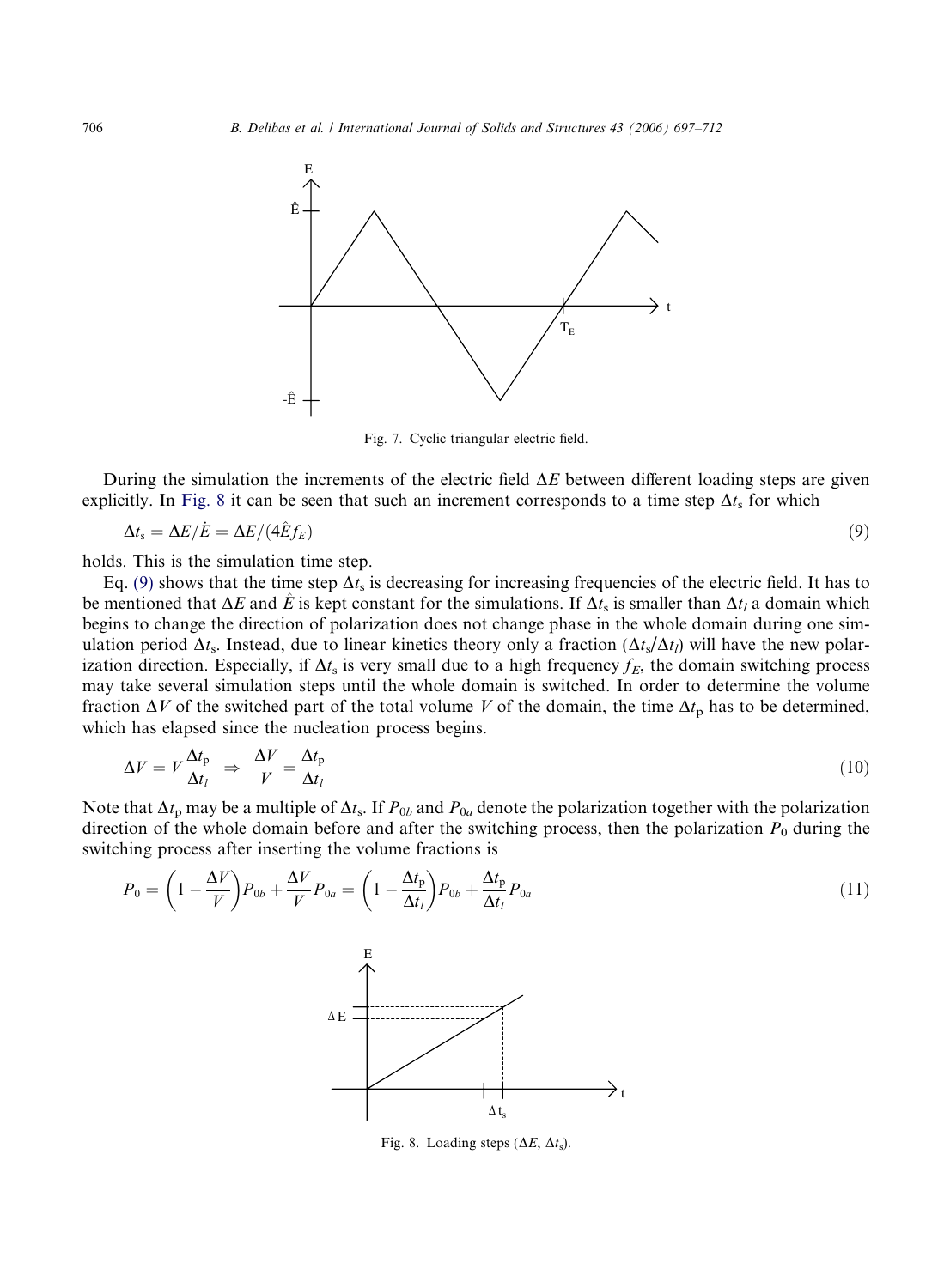As we discretize the time axis the polarization at one loading step after the beginning of the nucleation is

$$
P_{01} = \left(1 - \frac{\Delta t_s}{\Delta t_l}\right) P_{0b} + \frac{\Delta t_s}{\Delta t_l} P_{0a} \tag{12}
$$

As explained before, if the value of  $\Delta t_s$  is much lower than the value of  $\Delta t_l$ , the domain switching process may take many incremental steps to be completed. Due to this fact a number *n* is introduced for each domain, which has already started the switching process. This number denotes the number of time steps, which has already passed after the beginning of the switching process in the corresponding domain. For the *n*th time step after nucleation we obtain polarization during domain switching

$$
P_{0(n)} = \left(1 - \frac{(n-1)\Delta t_s}{\Delta t_l} - \frac{\Delta t_s}{\Delta t_l}\right) P_{0b} + \frac{(n-1)\Delta t_s}{\Delta t_l} P_{0a} + \frac{\Delta t_s}{\Delta t_l} P_{0a}
$$
  
=  $\left(1 - \frac{(n-1)\Delta t_s}{\Delta t_l}\right) P_{0b} + \frac{(n-1)\Delta t_s}{\Delta t_l} P_{0a} + \frac{\Delta t_s}{\Delta t_l} (P_{0a} - P_{0b}) = P_{0(n-1)} + \frac{\Delta t_s}{\Delta t_l} (P_{0a} - P_{0b})$  (13)

This is repeated until

$$
n\Delta t_s > \Delta t_l \tag{14}
$$

where at the end of the switching  $P_0 = P_{0a}$  is assumed. Eqs. (11)–(14) are derived in order to get a discretized linear kinetics model for our computer simulation program.

Simulations are performed for electric displacement versus electric field curves with different frequencies  $(0.01 \text{ Hz}, 0.1 \text{ Hz}, \text{ and } 1 \text{ Hz})$  and amplitudes of the electric field  $(2 \text{ kV/mm}, 1.5 \text{ kV/mm}, \text{ and } 1 \text{ kV/mm})$ . These values are chosen in order to be able to compare the simulation results with experiments that were performed for the same values. The limit time  $(\Delta t_l)$  is taken to be 0.07 s. This means that 0.0018 Hz will be the maximum frequency for a quasi-static loading at an amplitude of  $2 \text{ kV/mm}$  for the electric field and increments of  $\Delta E = 1$  V/mm. PIC 151 is taken as a sample piezoelectric material, which is also used in the experiments (Zhou, 2003). Therefore, the dielectric permittivity (e) is taken to be  $2.124 \times 10^{-8}$  F/m and is assumed to be isotropic. The spontaneous polarization  $P_0$  and the critical value of the spontaneous polarization ( $P_c$ ) are chosen to be  $0.\overline{4} \text{ C/m}^2$ . A value of 1 kV/mm is assumed for the coercive electric field level. The piezoelectric constant is considered to behave transversely isotropic. The value of the piezoelectric constant in loading direction is taken as  $0.45 \times 10^{-9}$  (m/V).

For better explanation of the model, we also inserted one additional example for the case of " $\Delta t_s < \Delta t_l$ ". If domain switching criteria (Eq. (5)) fulfills, new element nucleates and begins to propagate with respect to linear kinetics model. According to the applied electric field with a frequency of  $1 \text{ Hz}$ ,  $\Delta t_s$  is 0.00125. Therefore *n* equals  $\Delta t_l/\Delta t_s = 0.07/0.00125 = 56$ . That means 56 steps are required for corresponding element to finish its domain switching. So, polarization change for each step for that particular element is actually the polarization change for quasi-static loading divided by 56. For every step, in order to have simple calculation, we used Eq. (13). The domain switching continues during the range of 56 kV/mm electric field loading range since each electrical loading step  $(\Delta E)$  is 1 kV/mm.

Simulation results are shown in Figs. 9–11 for the case in which probability for domain switching (Seemann et al., 2004) is not taken into account. It is experimentally found that the coercive electric field is dependent on the frequency of the loading which apparently can also be seen in our simulated curves. The coercive electric field is increasing when the frequency is increased from 0.01 Hz to 1 Hz. This can even be seen in Fig. 11 for an amplitude of 1 kV/mm electric field, which corresponds to the coercive electric field level chosen above. Another important observation for these curves under cyclic loading with a high frequency is that the electric displacement is increasing even for a decreasing electric field during unloading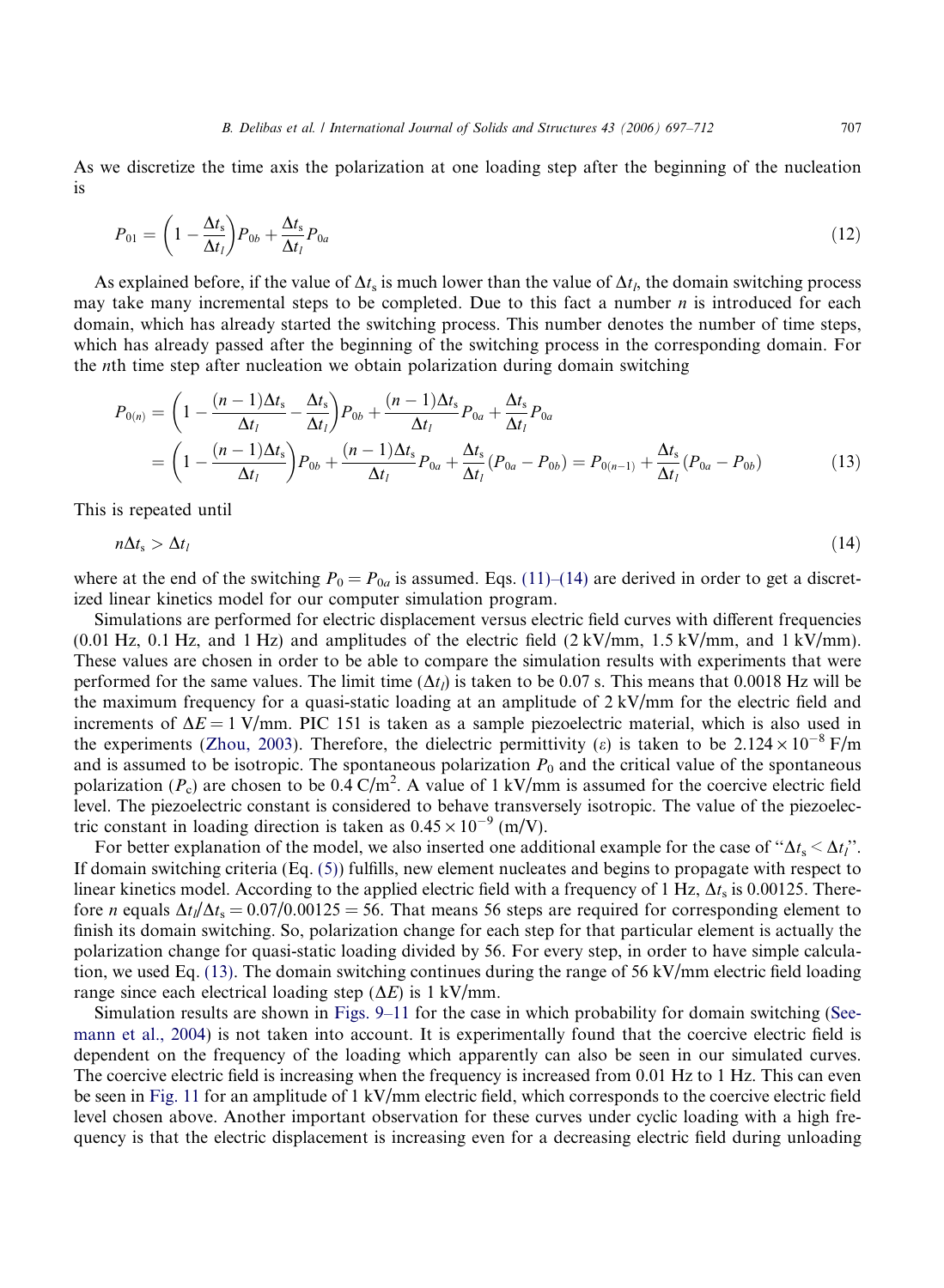

Fig. 9. Hysteresis curves without probabilistic approach,  $\hat{E} = 2 \text{ kV/mm}$ .



Fig. 10. Hysteresis curves without probabilistic approach,  $\hat{E} = 1.5 \text{ kV/mm}$ .

provided that the actual electric field is larger than the coercive field. For a cyclic loading with a frequency of 1 Hz and an amplitude of the electric field of 2 and 1.5 kV/mm, the electric displacement cannot reach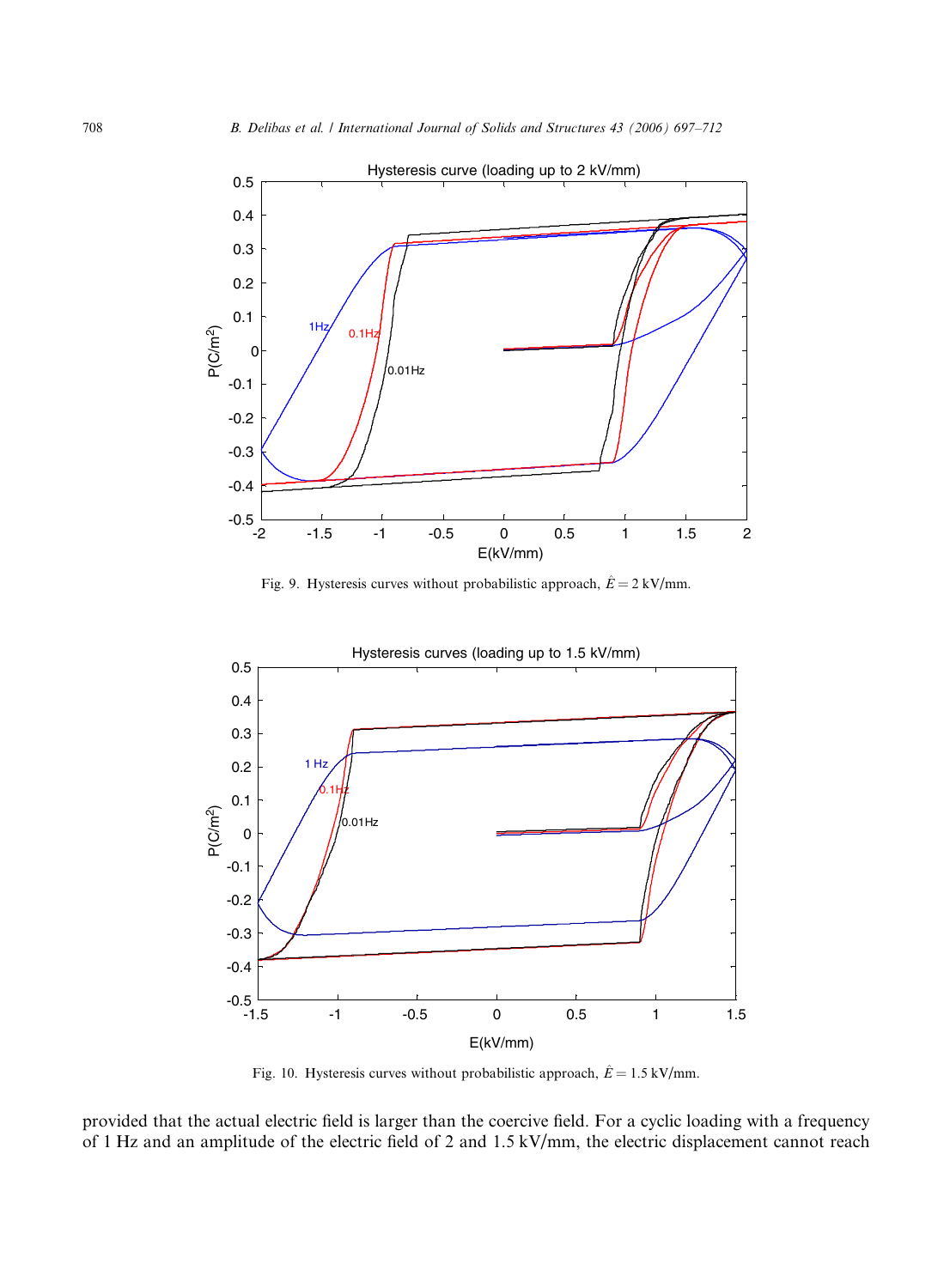

Fig. 11. Hysteresis curves without probabilistic approach,  $\hat{E} = 1 \text{ kV/mm}$ , leading to different remnant polarizations for different loading frequencies.

the saturation level which corresponds to a quasi-static loading. Instead, the electric displacement is increasing for a decreasing electric field as far as the applied electric field is larger than the coercive field. The remnant polarization, which is the polarization at zero electric field, is not changing too much for frequencies of 0.01 Hz and 0.1 Hz and amplitudes of the electric field of 2 and 1.5 kV/mm. Because all possible domain switchings are approximately completed for such amplitudes and frequencies of the applied loading. On the other hand, as shown in Fig. 11 the saturation polarization cannot be reached and the frequency of the loading has a strong influence on the remnant polarization, if the amplitude of the applied electric field is near the coercive field. The remnant polarization is decreasing if the frequency of the cyclic loading is increasing, see Fig. 11.

As explained before, in piezoceramic materials it is observed that there occur some domain switchings below the coercive field. In previous publications this was modeled by a probability criterion (Delibas et al., 2004). Such a probability was also implemented for the simulation of the rate dependent characteristics of PIC 151 using a micromechanical model, for which the nucleation starts with a certain probability depending on the energy difference during switching. Figs. 12–14 show electric displacement versus electric field curves again for a cyclic loading with different amplitudes and frequencies. For the simulations a fourth order probability function is implemented. As it can be seen in the figures, the curves are smoother, especially in the range near the coercive field level compared to the ones that were simulated without adding the probability criterion. Therefore, these curves correspond better to the experimental ones for electric field values near the coercive field. All other important properties already explained for the simulation without probability criterion are observed as well: decreasing of the electric field level for zero overall polarization with decreasing frequency of loading. Other phenomena are the increase of the remnant polarization for smaller amplitudes of the loading and decreasing frequencies or continuing further domain switchings during the early unloading stage as far as the cyclic electric field is above the coercive field.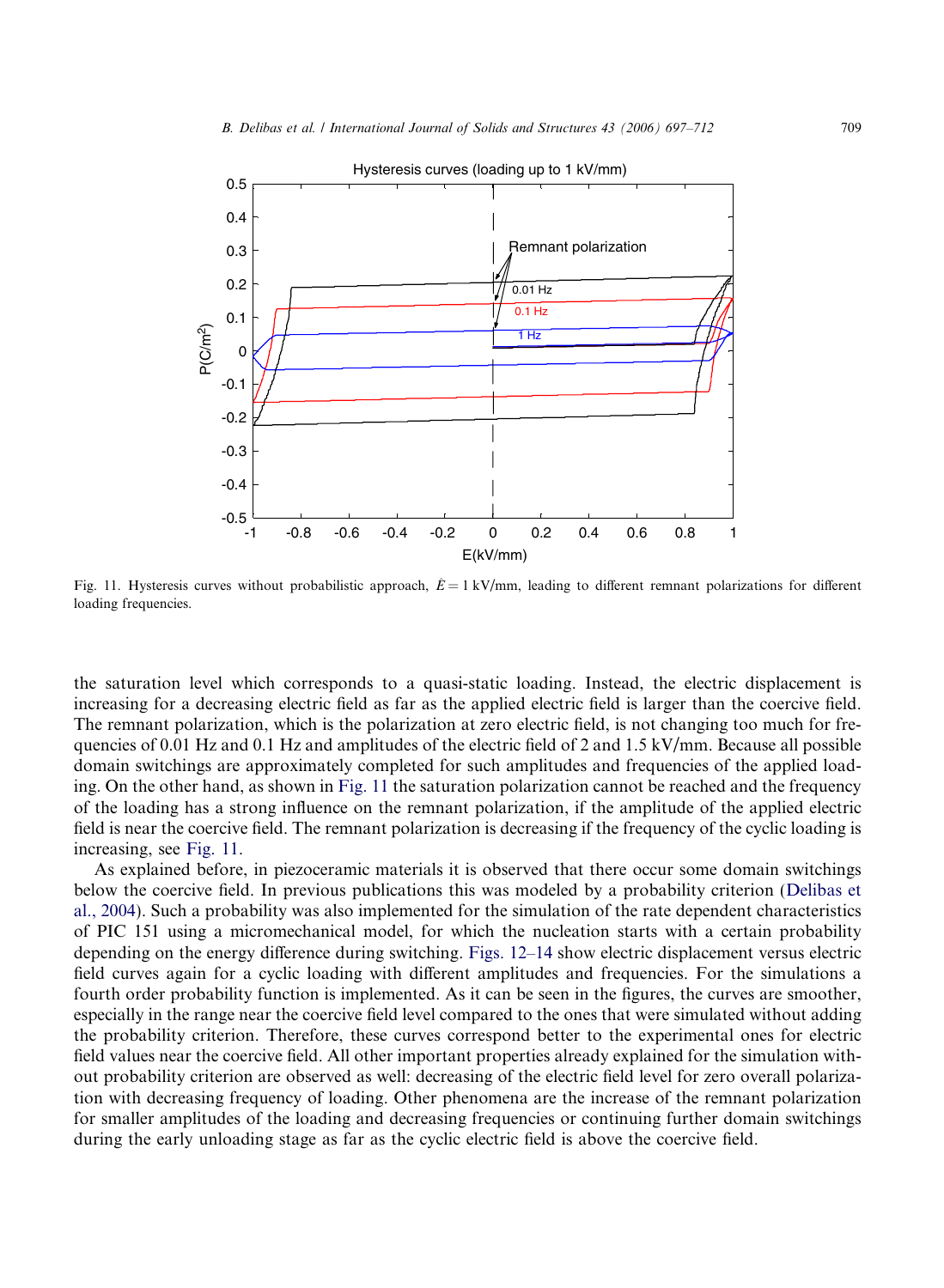

Fig. 12. Hysteresis curves with fourth order polynomial for the probability function,  $\hat{E} = 2 \text{ kV/mm}$ .



Fig. 13. Hysteresis curves with fourth order polynomial for the probability function,  $\hat{E} = 1.5 \text{ kV/mm}$ .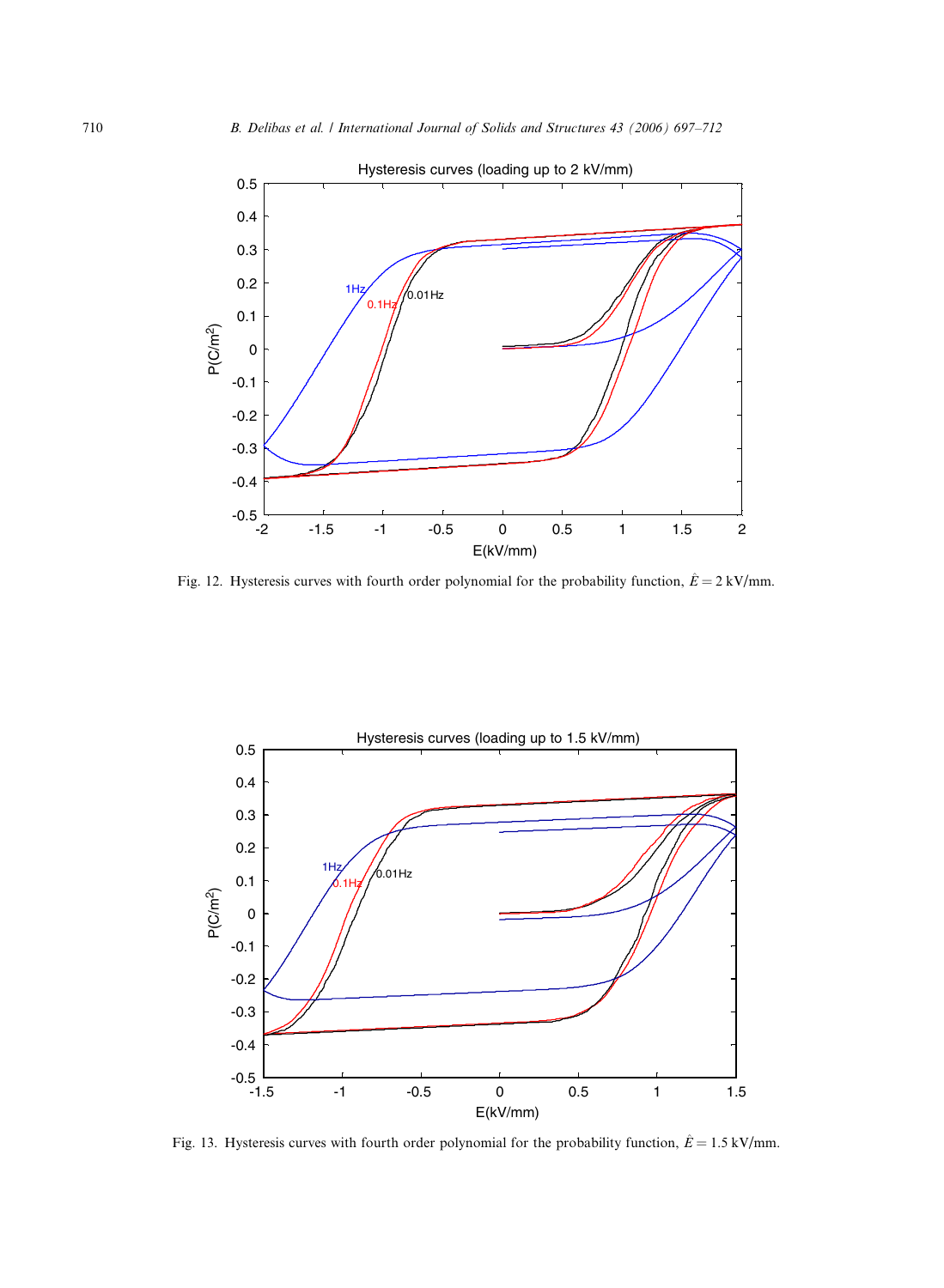

Fig. 14. Hysteresis curves with fourth order polynomial for the probability function,  $\hat{E} = 1 \text{ kV/mm}$ .

# 5. Concluding remarks

Nonlinear properties of perovskite type tetragonal ferroelectric and piezoelectric materials under uni-axial, high, cyclic electric loading with various loading frequencies and amplitudes are simulated by using a micromechanical model. For the simulation material parameters of PIC 151 PZT ceramic are used. A piezoelectric linear constitutive model and a nonlinear domain switching with probability functions have been applied in the model. A linear kinetics model is used for the propagation of the new phase during the domain switching process. The hysteresis curves simulated with a probabilistic approach do better match to the experimental hysteresis curves than simulation results in which probability functions have not been used. The model follows the basic characteristics of piezoelectric materials for different loading rates and amplitudes such as the change of the coercive field and the change of the remnant polarization.

### Acknowledgment

The authors would like to acknowledge the financial support of Deutsche Forschungsgemeinschaft (DFG) for the research.

# **References**

Abeyaratne, R., Kim, S.J., Knowles, J.K., 1994. One dimensional model for shape memory alloys. Int. J. Solids Struct. 31, 2229–2249. Allik, H., Hughes, T.J.R., 1970. Finite element method for piezoelectric vibration. Int. J. Numer. Methods Eng. 2, 151–157. Arlt, G., 1996a. Switching and dielectric nonlinearity of ferroelectric ceramics. Ferroelectrics 189, 91–101. Arlt, G., 1996b. A physical model for hysteresis curves of ferroelectric ceramics. Ferroelectrics 189, 103–119.

Arlt, G., 1997. A model for switching and hysteresis in ferroelectric ceramics. Integr. Ferroelectr. 16, 229–236.